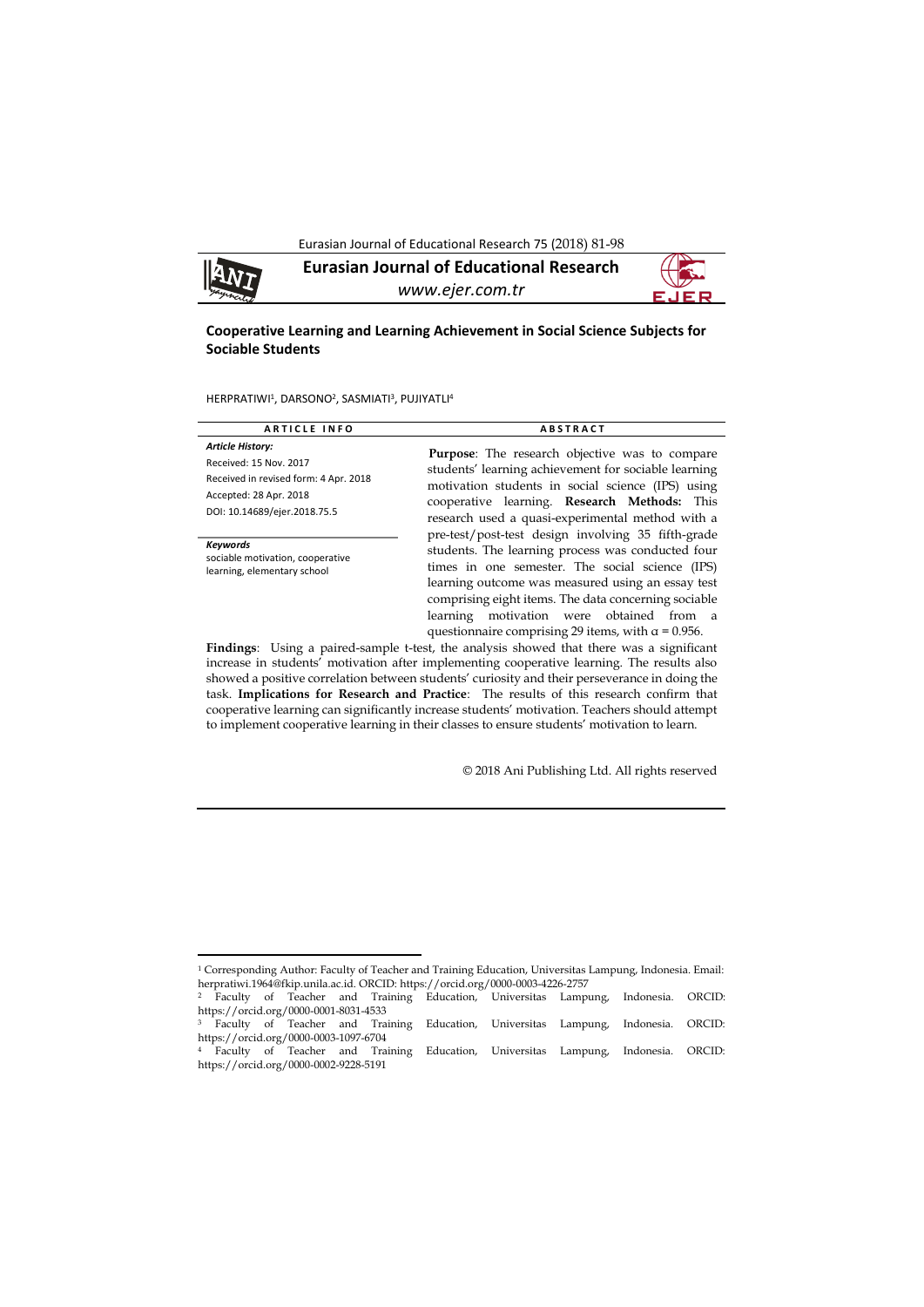### **Introduction**

Learning outcomes and activities for social science (IPS) are low in elementary school (SD) class V (students approximately ten years old) in Bandar Lampung, Indonesia. Further, students lack the confidence to express their opinions and answer teachers' questions. Previous studies concerned with teaching and learning processes for social science in elementary school found similar results (Nurjanah, 1912; Yulyani, 2016; Hendarwati, 2016). Learning outcomes are influenced by three factors: (a) internal factors, including physical and psychological factors, which inherently exist within the individual who is in the process of learning, (b) external factors, which exist outside the individual, including family, school and community factors. One of the most important internal factors is motivation (Ulstad, 2016; Jo & Park, 2016).

Motivation is defined as an attempt to achieve a goal, or an ability to meet individual needs (Robbins, 1996). Motivation is a process consisting of three parts. Firstly, it concerns something that makes someone move (arise) or do something. Secondly, it concerns the process of motivation as a direction to meet a need. Thirdly, it deals with something that maintains (maintenance) the chosen path so the need is met (Barron and Greenberg, 1998). Motivation is a factor that makes someone do something; it activates and energizes (Ulstad, 2016; Atak, 2016; Ball, 2016; Gabrielle, 2016; Nashar, 2004).

Learning motivation is the effort students make to reach the target to find meaningful learning activities that are valuable and educative (Atak, 2016). According to Pangesti (2014), there are four styles of student learning motivation: achiever, sociable, conscientious and curious. Achiever students tend to excel in competition; they are competitive and influenced by friends and family factors. Sociable students have a spirit of togetherness, non-competitiveness and are cooperative by nature. Students with this motivation enjoy mutual success to achieve learning outcomes and high productivity (Gillies, 2016; Johnson, 2002; Zhang, 2015; Reigeluth, 2016).

Cooperative learning focuses on the interaction among students and their cooperation to achieve mutual benefits (Zhang, 2017) and is highly systematic (Zhang. 2015). Cooperative learning fosters positive interdependence, individual and group accountability, and interpersonal skills to improve team effectiveness (Cheruvelil, 2014). Cooperative learning can improve students' achievements (Leasa, 2017; Casey, 2015), knowledge and skills, learning motivation, self-esteem Further, it can reduce anxiety and create a harmonious environment (Xue, 2018; Fernandez, 2017). In cooperative learning, knowledge is built through social interaction, (Jarvela, 2015, Huang, 2014). Students with a conscientious motivation style better perform activities if they have received clear guidance regarding the rules. Students who are motivated by curiosity are always inquisitive. They do not like the establishment, and they like scientific developments.

According to Goleman (2001), motivation in learning has six aspects: (1) pleasure, learning pleasure, attention and interest in learning, (2) orientation to the mastery of material, (3) curiosity, (4) tenacity in doing the tasks, (5) high involvement in tasks, and (6) orientation to challenging, difficult and new tasks. Students with different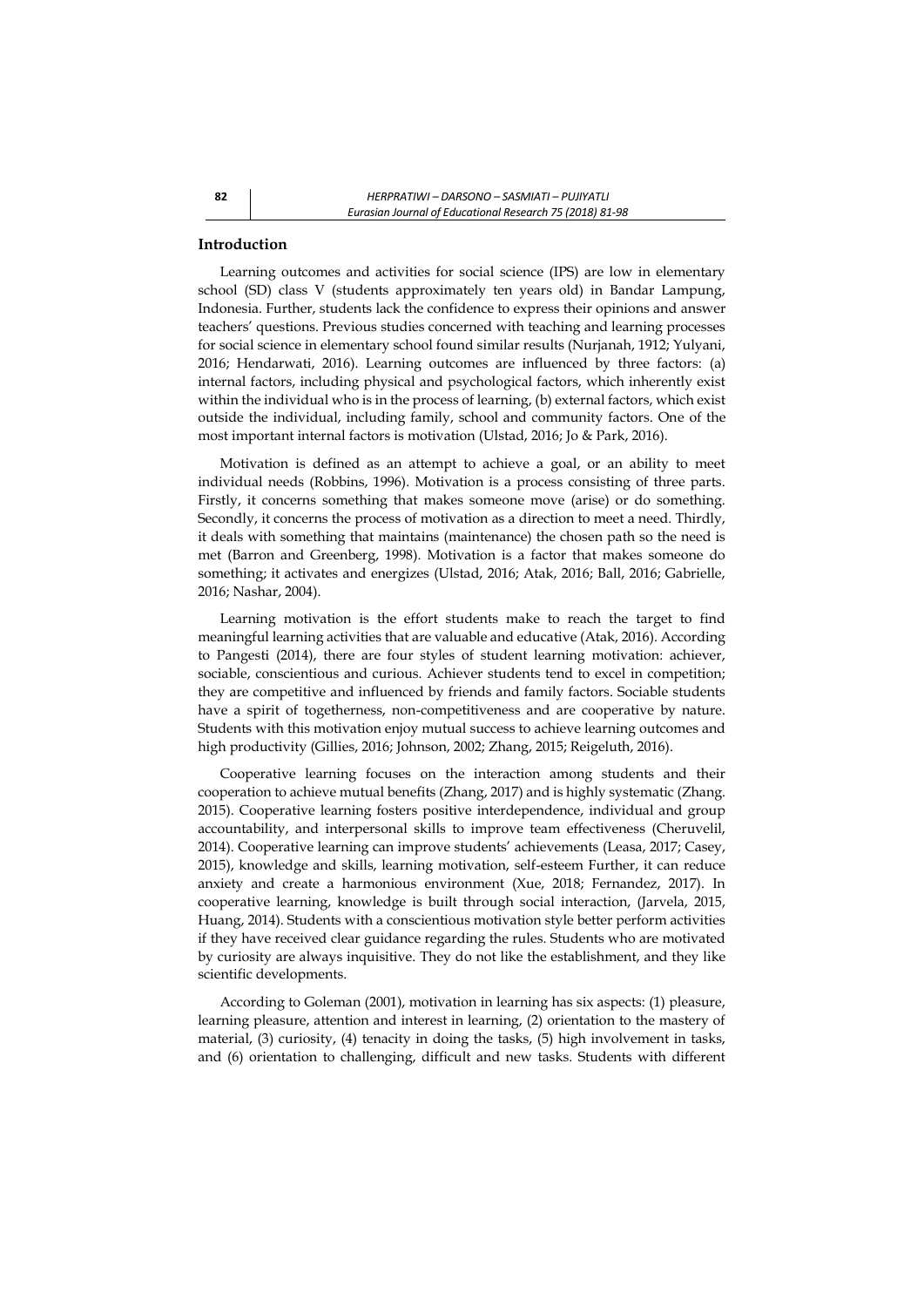levels of motivation require different learning approaches. It follows that achiever students might need different learning approaches than students with sociable, conscientious or curious motivations.

Considering these previous studies, we decided to examine whether cooperative learning had any influence on IPS achievement for elementary school students in Bandar Lampung City, Indonesia. This study focused on students who have a sociable learning motivation for achievement in IPS.

### **Method**

#### *Research Design*

This study used quasi-experimental methods aimed at measuring the impacts and deducing the changes induced by treatment. It also aimed to discover any cause-andeffect relationships in non-deterministic ways. Rather, it is merely probabilities or increasing probabilities of occurrence (Cook & Campbell, 1979; Shadish, 1995; Shadis et al., 2002). The study sample was determined by a random sampling technique (Roscoe, 1975). The number of samples was determined using Isaac and Michael's table (Isaac, 1981) with a five percent error rate, resulting in a sample comprised of 35 students (20 female and 15 male) of grade V primary school with an average age of 10 years. The study was conducted four times in one semester.

#### *Research Instruments*

The data on student motivation were collected using a questionnaire consisting of six aspects (Goleman, 2001) namely, (1) pleasure, enjoyment in learning, indicated by paying attention to study, having an interest in learning, being happy to do the task (rated by 6 statements, item numbers 1–6), (2) orientation to mastery of the material, indicated by being capable of presenting the material, (rated by 4 statements, item numbers 7– 10), (3) curiosity, indicated by motivation to find out new things (rated by 6 statements, item numbers 11– 14), (4) tenacity in performing tasks, indicated by being fully focused on accomplishing the tasks, being tough (rated by 6 statements, item numbers 15–20), (5) high involvement in tasks, indicated by being diligent in completing the task, concentrating on tasks and taking time to learn (rated by 6 statements, item numbers 21– 26 ), and (6) orientation towards new and challenging tasks, indicated by being motivated to do the tasks (rated by 3 statements, item numbers 27– 29), see Table 1.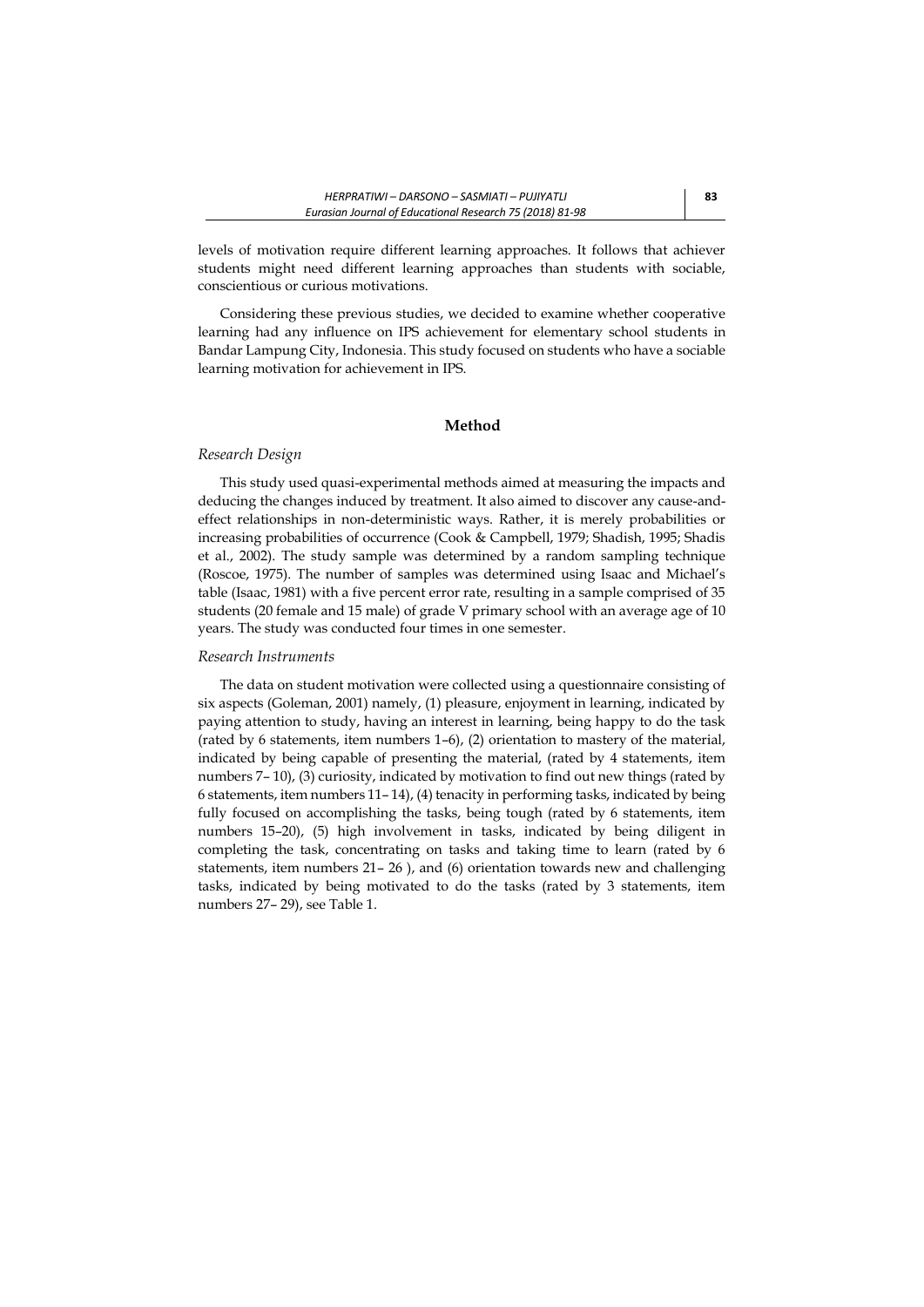*Questionnaire on Learning Motivation and Number of Statements*

| Aspects Measured                           | Number of Items |
|--------------------------------------------|-----------------|
| Pleasure, the enjoyment of learning        | 6               |
| Orientation to the mastery of the material | 4               |
| Curiosity                                  | 6               |
| Tenacity in doing the task                 | 6               |
| High engagement on task                    | 6               |
| Orientation to new and challenging tasks   | 3               |
| Total                                      | 29              |

Table 2 shows the reliability values for the questionnaire, where the following Cronbach's Alpha values were found: the pleasure indicator, the enjoyment of learning (0.89), the orientation to the mastery of the material (0.85), curiosity (0.81), tenacity in doing the task (0.86), high involvement in assignments (0.91) and orientation to new and challenging tasks (0.93). Based on this reliability test, it can be seen that all aspects have a Cronbach's Alpha value of 0.956. It was inferred that the items in the questionnaire were reliable and all tests were internally consistent because they had strong reliability (Maier, Wolf & Randler, 2016; Bonett & Wright, 2015; Rainsch, 2004).

#### **Table 2**

*The Reliability Aspects of Learning Motivation*

| Aspects Measured                           | Cronbach's Alpha Value |
|--------------------------------------------|------------------------|
| Pleasure, the enjoyment of learning        | 0.89                   |
| Orientation to the mastery of the material | 0.85                   |
| Curiosity                                  | 0.81                   |
| Tenacity in doing the task                 | 0.86                   |
| High engagement on task                    | 0.91                   |
| Orientation to new and challenging tasks   | 0.93                   |
| Total                                      | 0.956                  |
|                                            |                        |

The data on learning outcomes were collected using a self-explanatory test (essay) consisting of eight items developed by the authors and taken from the standard competence "The role of Indonesia in Southeast Asian countries" and the basic competencies of describing the background of the formation of Southeast Asian countries. The eight items covered remembering (numbers 1, 2, 5 and 6) and understanding (numbers 3, 4, 7 and 8) and were scored according to reliability, validity and the level of difficulty, scored as low, medium, and difficult. The results are shown in Table 3.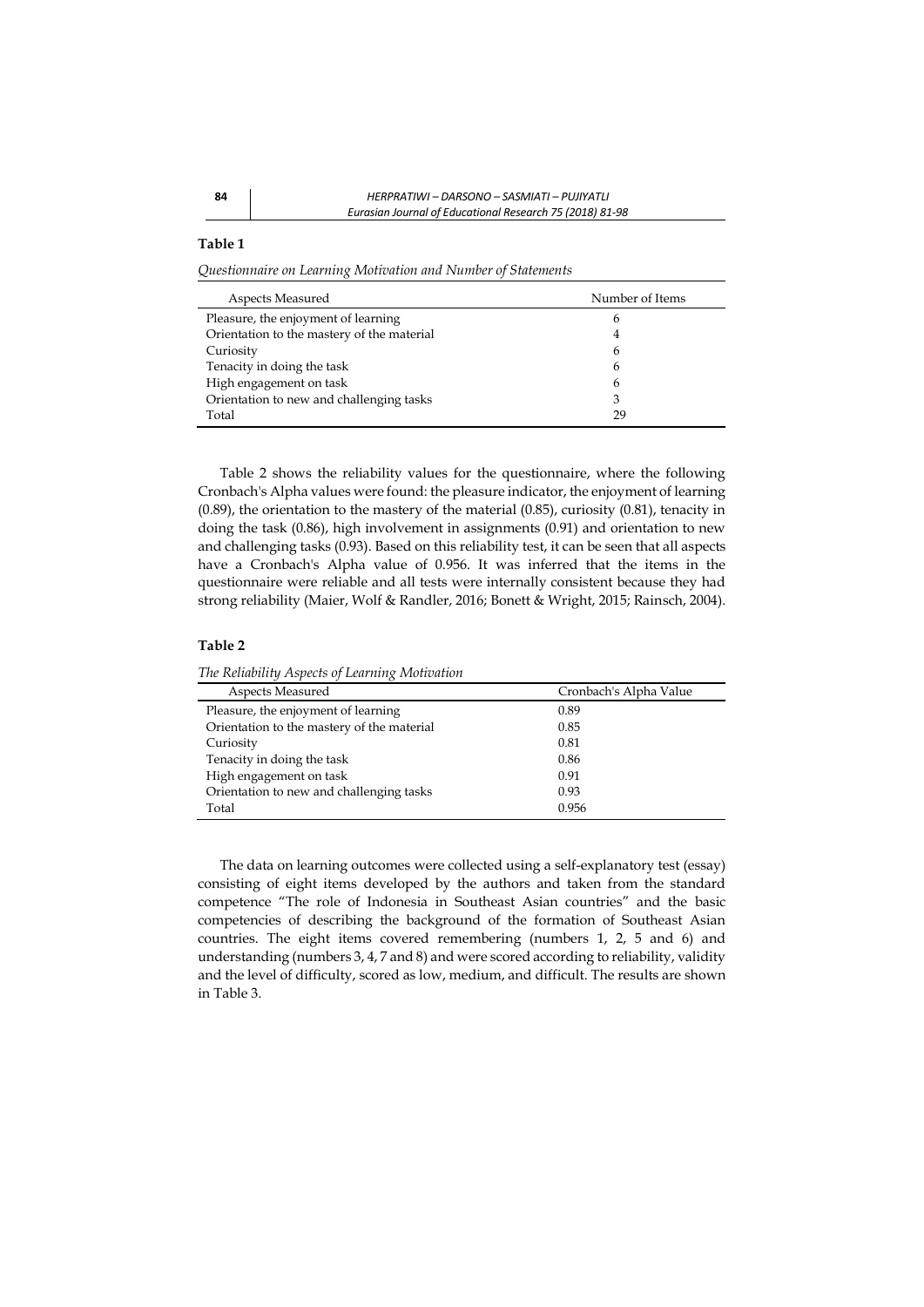*Instrument Aspect of Learning Result Test of IPS*

| No | Target<br>Indicator                                                                                                          | Thinking<br>Step | Question<br>Number | Validity | Reliability | Different<br>Score | Difficulty<br>Level |
|----|------------------------------------------------------------------------------------------------------------------------------|------------------|--------------------|----------|-------------|--------------------|---------------------|
| 1. | Describing<br>the national<br>historical<br>artifacts of<br>Hinduism,<br>Buddhism,<br>and Islam in<br>Indonesia              | C1               | 1, 2               | 0.82     | 0.87        | high               | easy                |
| 2. | Giving an<br>example of<br>the national<br>historical<br>artifacts of<br>Hinduism,<br>Buddhism,<br>and Islam in<br>Indonesia | C <sub>2</sub>   | 3,4                | 0.80     | 0.92        | high               | medium              |
| 3. | Recounting<br>the historical<br>characters of<br>Hinduism,<br>Buddhism,<br>and Islam in<br>Indonesia                         | C1               | 5, 6               | 0.80     | 0.91        | high               | medium              |
| 4. | Giving an<br>example of<br>the historical<br>characters of<br>Hinduism,<br>Buddhism,<br>and Islam in<br>Indonesia            | C <sub>2</sub>   | 7,8                | 0.86     | 0.94        | high               | difficult           |

# *Data Analysis*

Table 4 shows that a one-sample Kolmogorov-Smirnov test confirmed the data for learning motivation were normally distributed (Yu Zheng, 2008).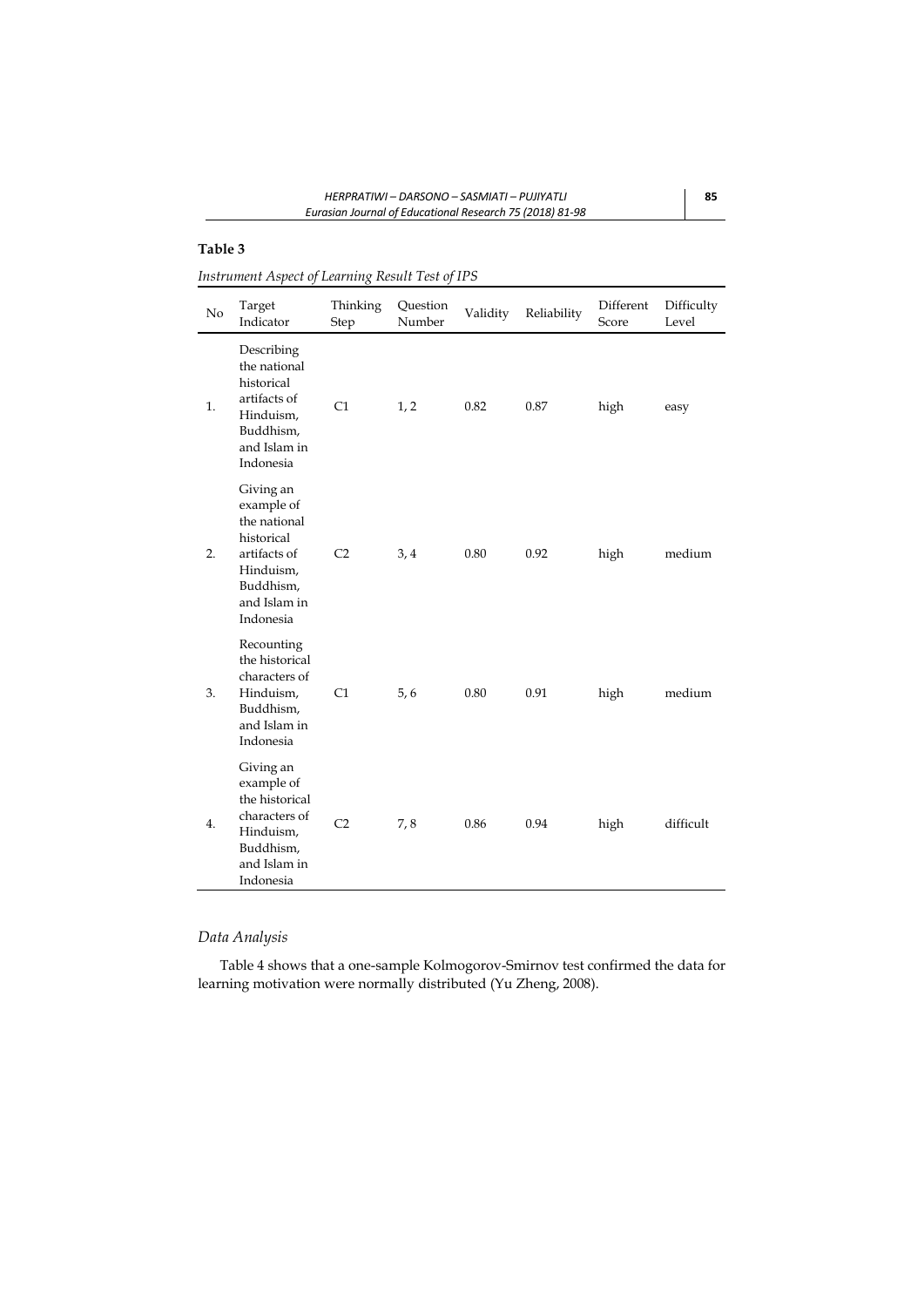*Test Results of Normality Data*

| Measurement Aspect                         | Kolmogorov-Smirnov | Significance Score |
|--------------------------------------------|--------------------|--------------------|
| Pleasure, the enjoyment of learning        | 0.221              | 0.200              |
| Orientation to the mastery of the material | 0.248              | 0.200              |
| Curiosity                                  | 0.318              | 0.075              |
| Tenacity in doing the task                 | 0.302              | 0.073              |
| High engagement on task                    | 0.267              | 0.200              |
| Orientation to new and challenging tasks   | 0.257              | 0.200              |

A homogeneity test using one-way ANOVA (Donald, 2010) found a significance level of 0.100> 0.05, indicating that the sample was homogeneous.

The data were analyzed by a paired-samples t-test because it used a one-sample ttest design (Donald, 2010). The steps in the data analysis are shown in Table 5.

# **Table 5**

|               | Data Analysis Steps                            |                       |
|---------------|------------------------------------------------|-----------------------|
| Step          | Purpose                                        | Analysis              |
|               | Reliability                                    | Cronbach's Alpha test |
| $\mathcal{P}$ | Correlation between variables                  | Correlation analysis  |
| 3             | Different test before and after acknowledgment | Paired-samples t-test |

# **Results**

The mean and standard deviation for each of the six aspects of learning motivation were compared. Table 6 shows that the highest average was for high-engagement on the task  $(26.49 \pm 3.38)$ , followed by pleasure and enjoyment of learning  $(26.06 \pm 2.71)$ , tenacity in performing tasks  $(26.00 \pm 3.92)$ , curiosity  $(25.89 \pm 3.37)$ , orientation to the mastery of the material (15.37  $\pm$  3.51) and orientation to new and challenging tasks  $(12,17 \pm 2,63)$ . Of the six aspects, orientation towards new and challenging tasks was the lowest, and engagement on the task enjoyed the highest position.

#### **Table 6**

*Mean and Deviation Standard of Learning Motivation*

| Pleasure, the pleasure to learn            | Mean  | Std. Deviation |
|--------------------------------------------|-------|----------------|
| Orientation to the mastery of the material | 26.06 | 2.71           |
| Curiosity                                  | 15.37 | 3.51           |
| Tenacity in doing the task                 | 25.89 | 3.37           |
| High engagement on task                    | 26.00 | 3.92           |
| Orientation to new and challenging tasks   | 26.49 | 3.38           |
| Pleasure, the enjoyment of learning        | 12 17 | 2.63           |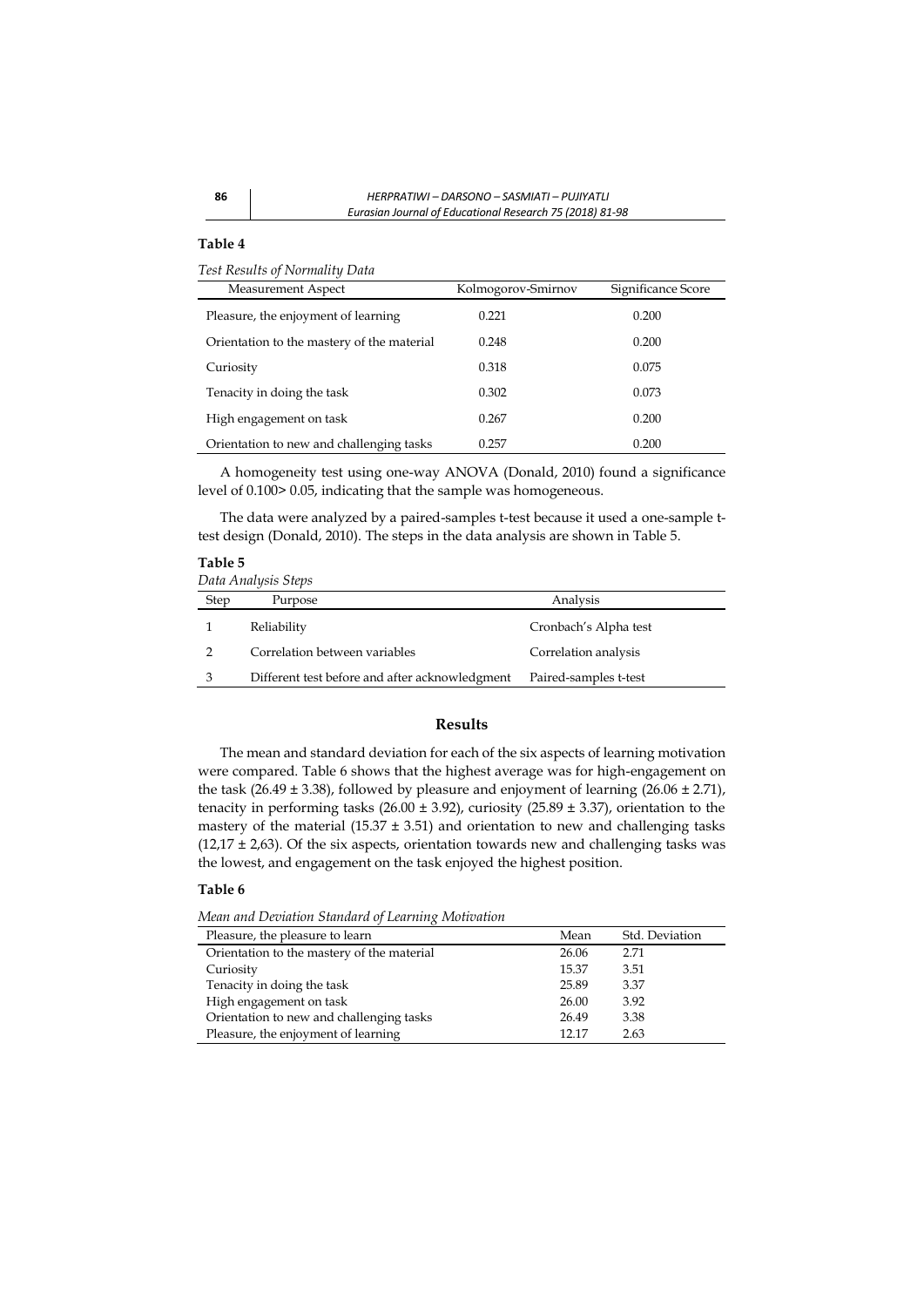The mean and standard deviation for each of the four indicators of IPS learning outcomes were compared. Table 7 shows that the highest average score was for explaining the meaning of the formation of Southeast Asian countries  $(2.83 \pm 0.00)$ , followed by explaining Indonesian foreign policy ( $2.77 \pm 0.00$ ), giving examples of Indonesia's role in Southeast Asian countries (2.74 ± 0.71) and giving examples of Indonesia's foreign policy role in international regulations (2.71 ± 0.00).

### **Table 7**

*Mean and Standard Deviation of Learning Results*

| Learning Result                                         | Mean | Std. Deviation |
|---------------------------------------------------------|------|----------------|
| Describing national historical relics of Hinduism,      | 2.83 | 0.00           |
| Buddhism, and Islam in Indonesia                        |      |                |
| Giving an example of national historical relics of 2.74 |      | 0.71           |
| Hinduism, Buddhism, and Islam in Indonesia              |      |                |
| Recounting the historical characters of Hinduism, 2.77  |      | 0.00           |
| Buddhism, and Islam in Indonesia                        |      |                |
| Giving an example of the historical characters of 2.71  |      | 0.00           |
| Hinduism, Buddhism, and Islam in Indonesia              |      |                |

The six aspects of student learning motivation were analyzed by correlation analysis. The results presented in Table 8 show that curiosity had a significant relationship with tenacity in doing the task ( $r = 0.852$  and  $p < 0.005$ ) The correlation analysis between these two aspects of learning motivation did not show a closer relationship among the other four aspects. Therefore, further analysis was needed regarding the correlation.

## **Table 8**

*Intercorrelation of Student Learning Motivation*

|                | Pleasure in |      | Orientation |         | Curiosity |      |       | Tenacity in | High    |            |       | Orientation |
|----------------|-------------|------|-------------|---------|-----------|------|-------|-------------|---------|------------|-------|-------------|
|                | Learning    |      | to          | mastery |           |      | doing | the         |         | engagement |       | to new and  |
|                |             |      | of          | the     |           |      | task  |             | on task |            |       | challenging |
|                |             |      | material    |         |           |      |       |             |         |            | tasks |             |
|                | R           | Sig  | R           | Sig     | R         | Sig  | R     | Sig         | R       | Sig        | R     | Sig         |
| Pleasure, the  |             |      | .809        | .000    | .659      | .000 | .680  | .000        | .533    | .001       | .399  | .018        |
| desire<br>to   |             |      |             |         |           |      |       |             |         |            |       |             |
| learn          |             |      |             |         |           |      |       |             |         |            |       |             |
| Orientation    | .809        | .000 |             |         | .524      | .001 | .567  | .000        | .586    | .000       | .521  | .001        |
| to mastery of  |             |      |             |         |           |      |       |             |         |            |       |             |
| the material   |             |      |             |         |           |      |       |             |         |            |       |             |
| Curiosity      | .659        | .000 | .524        | .001    |           |      | .852  | .000        | .791    | .000       | .513  | .002        |
| Tenacity<br>in | .680        | .000 | .567        | .000    | .852      | .000 |       |             | .831    | .000       | .607  | .000        |
| doing task     |             |      |             |         |           |      |       |             |         |            |       |             |
| High           | .533        | .001 | .586        | .000    | .791      | .000 | .831  | .000        |         |            | .540  | .001        |
| engagement     |             |      |             |         |           |      |       |             |         |            |       |             |
| on task        |             |      |             |         |           |      |       |             |         |            |       |             |
| Orientation    | .399        | .018 | .521        | .001    | .513      | .002 | .607  | .000        | .607    | .000       |       |             |
| to new and     |             |      |             |         |           |      |       |             |         |            |       |             |
| challenging    |             |      |             |         |           |      |       |             |         |            |       |             |
| tasks          |             |      |             |         |           |      |       |             |         |            |       |             |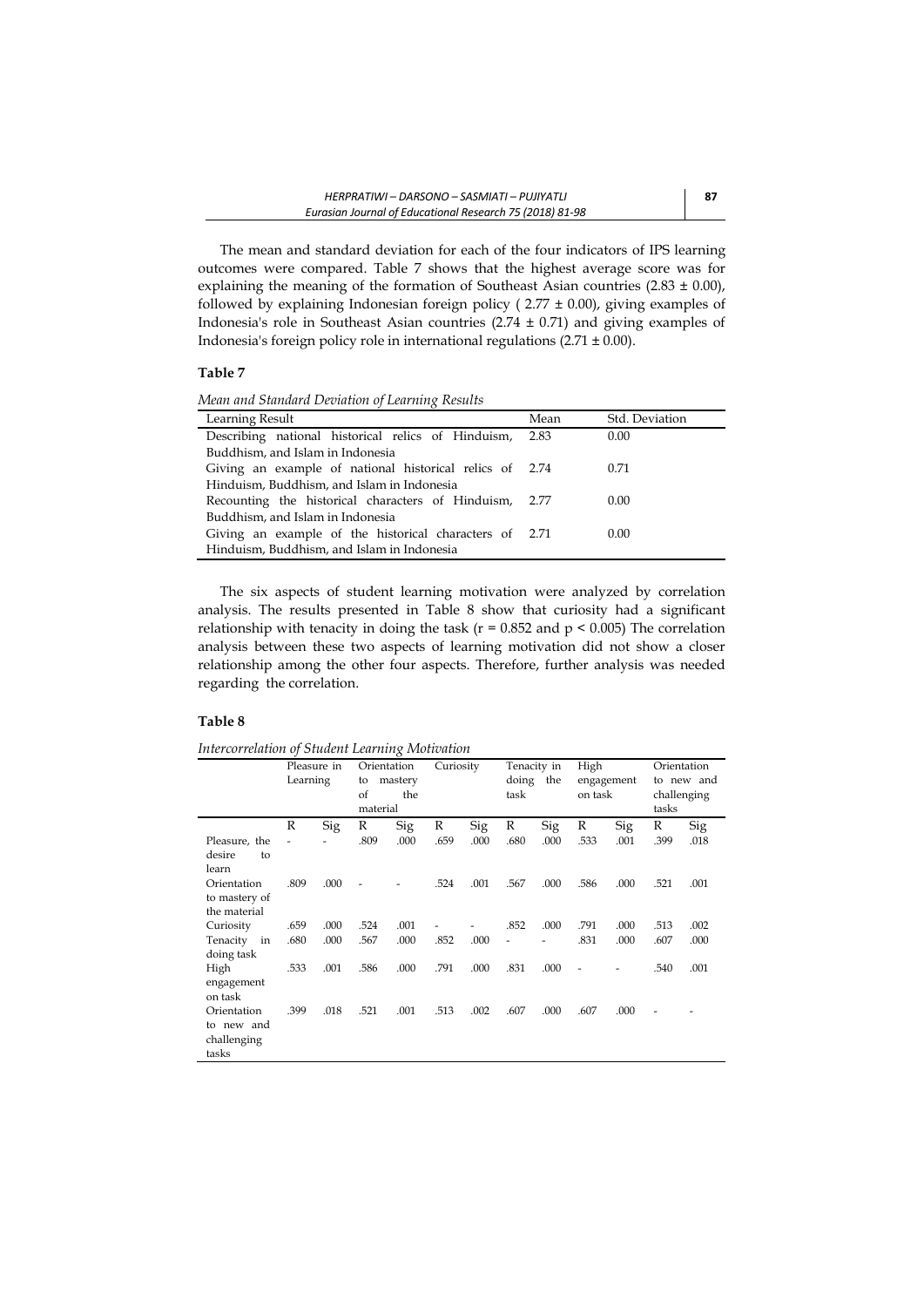Regression analysis was carried out to ascertain whether the learning outcome for IPS students who have sociable learning motivation was predicted by the aspects of curiosity and tenacity in doing the task and to identify which of these two aspects was the stronger predictor of learning outcome. Regression analysis was done to determine the extent to which the aspect of desire wants to know and tenacity in doing the task.

Regression analyses were performed with either curiosity or tenacity in doing the task as the independent variable and learning outcomes as the dependent variable. Tables 9 and 10 show that curiosity explained 37.6 percent (significance 0.000 < 0.05), and tenacity explained 30.2 percent (significance 0.001< 0.05) of the learning outcome.

The regression equation with curiosity as the independent variable was determined as  $Y = 58.060 + 1.317X$ . With tenacity in doing the task as the independent variable, it was determined as  $Y = 65.679 + 1.016X$ ; where Y is the learning outcome and X is the independent variable

#### **Table 9**

*Constant Value of to Know Aspect and Tenacity in Doing the Task*

| Model             | Unstandardized |            | $\cdot$<br>Standardized | T     | Sig    |
|-------------------|----------------|------------|-------------------------|-------|--------|
|                   | Coefficient    |            | Coefficient             |       |        |
|                   | B              | Std. Error | Beta                    |       |        |
| (Constant)        | 58.060         | 7.744      |                         | 7.497 | 0.000  |
| Curiosity         | 1.317          | 0.297      | 0.611                   | 4.437 | 0.000  |
| (Constant)        | 65.679         | 7.082      |                         | 9.275 | 0.000  |
| Tenacity in Doing | 1.016          | 0.269      | 0.550                   | 3.778 | 0.0001 |
| the Task          |                |            |                         |       |        |

#### **Table 10**

*The Amount of Desire to Know Aspects and Tenacity in Doing the Task*

| Model1                     |       | R Square | Adjusted | R | Std. Error of the |
|----------------------------|-------|----------|----------|---|-------------------|
|                            |       |          | Square   |   | Estimate          |
| Curiosity                  | 0.611 | 0.374    | 0.355    |   | 5.841             |
| Tenacity in Doing the Task | 0.550 | 0.302    | 0.281    |   | 6.167             |

The data in Table 10 show how curiosity and tenacity in doing the task contributed to learning outcomes. The results of the analysis showed that these two aspects were predicted to be significant in determining the learning outcome. The most obvious contribution to the variance was curiosity ( $β = 611$ ), followed by tenacity in doing the task (β = 551). Curiosity and tenacity in doing the task both had the potential to be a variable to improve learning outcomes.

To find out which of these two independent variables acted as a predictor of learning outcomes, multiple regression analysis with a stepwise approach was performed. As shown in Table 11, when the two independent variables were included in the equation, only the curiosity variable was statistically significant in predicting learning outcome. The analysis showed that curiosity was predicted to contribute to learning outcomes ( $β = 0.611$ ,  $p < 0.01$ ). It was found that curiosity contributed 37.4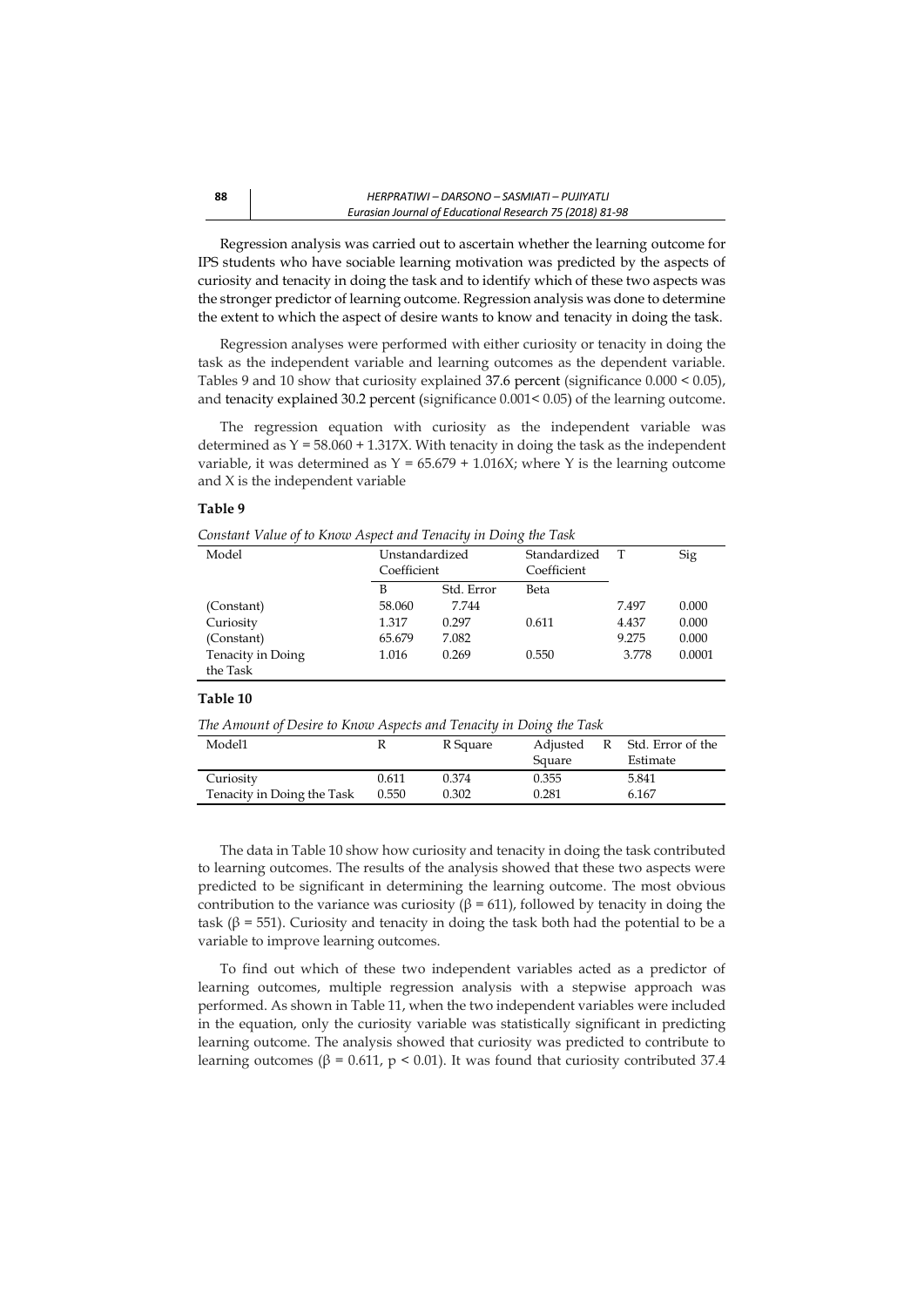percent and tenacity to do the task contributed 30.2 percent to learning outcomes. Specifically, curiosity and tenacity played an important role in predicting learning outcomes.

## **Table 11**

*Regression Analysis Aspects of Curiosity and Tenacity* 

| Variable                   |       | SE B  | Beta $(\beta)$ |       | Sig       |
|----------------------------|-------|-------|----------------|-------|-----------|
| Curiosity                  | 1.317 | 0.297 | 0.611          | 4.437 | 0.000     |
| Tenacity in Doing the Task | 1.018 | 0.269 | 0.550          | 3.778 | $0.001\,$ |

Table 12 shows the results of the descriptive statistical analysis. The average pretest score was 53.333 ± 11.610 with a standard error of 1.962, and the average post-test score was 76.191 ± 12.806 with a standard error of 2.164.

## **Table 12**

*Statistical Results of Paired Sample* 

|                 | Mean   | N  | <b>Std Deviation</b> | <b>Std Error Mean</b> |
|-----------------|--------|----|----------------------|-----------------------|
| Pair 1 Pre-test | 53.333 | 35 | 11.610               | 1.962                 |
| Post-test       | 76.191 | 35 | 12.806               | 2.164                 |

Table 13 shows the results of the correlation analysis between the two pairs of data (pre-test and post-test scores). The correlation coefficient of 0.811 was significant (0.000 < 0.05), indicating indicated that both pairs of data were correlated.

### **Table 13**

*Correlation Test Result of Paired Sample*

|                                |    | $\sim$ 1111.00<br>uon | $\sim$<br>510 |  |
|--------------------------------|----|-----------------------|---------------|--|
| Pair 1<br>Pre-test & Post-test | 35 | O <sub>1</sub>        | 0.000         |  |

Table 14 shows the average difference between the pre-test and post-test scores. The calculated value of t was less than the t-table value (significance 0.000< 0.05); consequently, there was a significant difference between the pre-test and post-test scores. Thus, it was concluded that learning outcomes improved for grade V elementary school students, with higher scores obtained after IPS was taught with cooperative learning.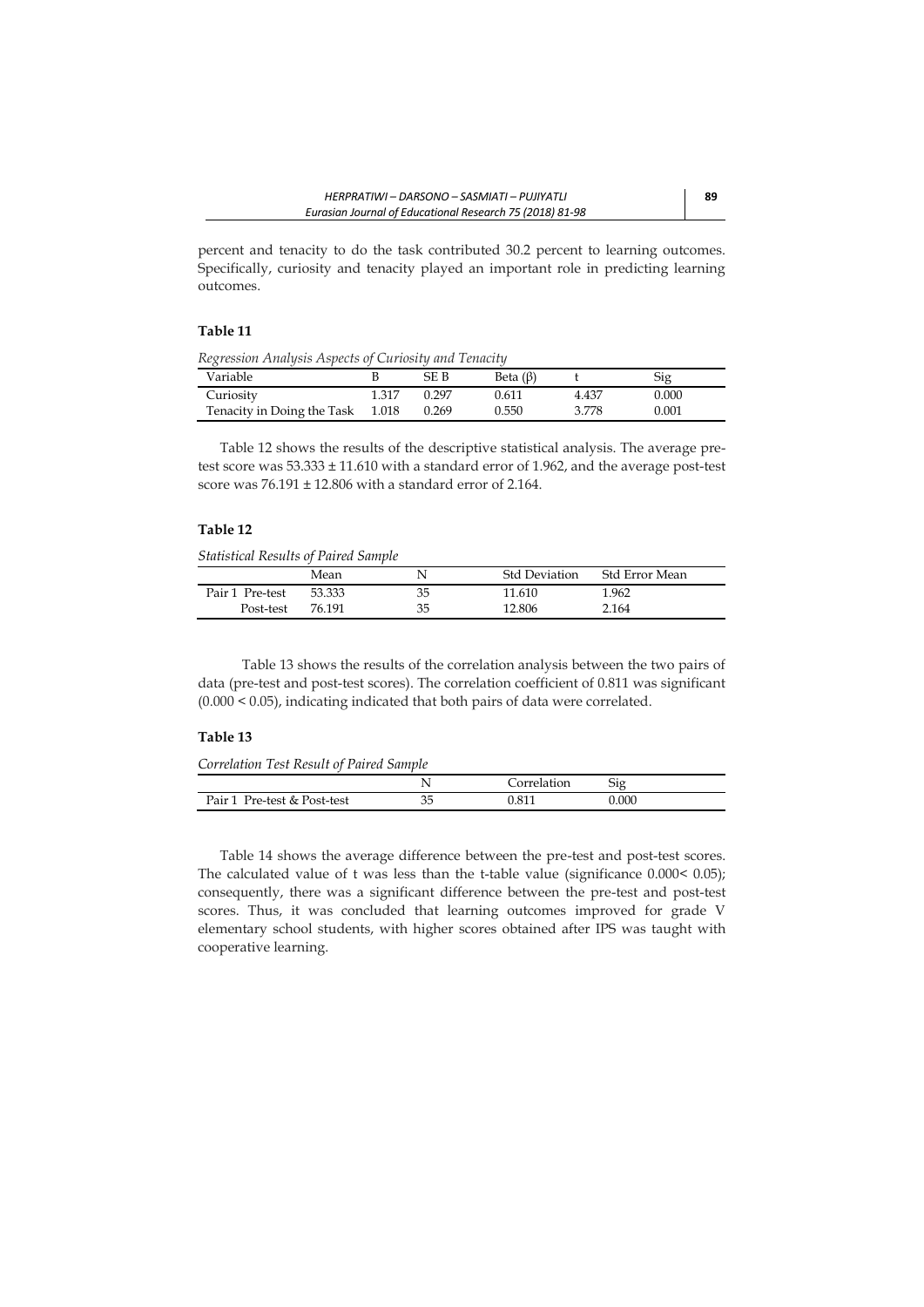*Test of Paired Sample*

|                               | <b>Paired Differences</b> |                  |                      |                                                 |                                    |        |    |                      |
|-------------------------------|---------------------------|------------------|----------------------|-------------------------------------------------|------------------------------------|--------|----|----------------------|
|                               |                           |                  |                      | 95% Confidence<br>Interval of the<br>Difference |                                    | T      | df | $Sig(2 -$<br>tailed) |
|                               | Mean                      | Std<br>Deviation | Std<br>Error<br>Mean | Lower                                           | Upper                              |        |    |                      |
| Pair 1 Pre-test-<br>Post-test | -1.785                    | 7.600            | 1.2846               | $-20.469$                                       | $\overline{\phantom{a}}$<br>15.247 | 13.901 | 34 | 0.000                |

Based on the analysis, it appears that the learning outcome in social studies subjects for students who have sociable learning motivation was higher after being instructed using cooperative learning. However, the subject matter of social studies was tested only in the dimensions of the cognitive process of remembering and understanding and in the dimension of factual and conceptual knowledge (Anderson, 2001).

Group learning can improve learning outcomes for students with sociable learning motivation. With cooperative learning, students experience the process of diffusion and socialization and have an unlimited view of science. Students with sociable learning motivation have a spirit of togetherness and non-competitive cooperation (Pangesti, 2014). These students need a learning atmosphere that demands cooperation, not competition, and learning should enable students to socially interact (Costa, 2014). Cooperative learning is imbued with constructivist theory, where learning involves students building personal and social knowledge. This is in accordance with Vygotsky's social reconstruction theory, which places students in the closest zone of child development or Zone of Proximal Development (ZPD) (Salomon, 1989; Clapper, 2015; Lantolf, 2015; Gommans, 2015). This theory attempts to persuade students to learn in their proper position according to the level of child development and to guide learners at the beginning of the learning phase, and then reduces their guidance when learners have started to take responsibility for learning. This stage is often called scaffolding (Rojas-Drummond, 2015; Gibbons, 2002; Smit, 2013; Wilson, 2014). Based on the theory of social reconstruction, learners are instructed with an applicable situation in their daily lives where values, knowledge, and skills in social life are central to education (Taghibaygi, 2015). In this process, the students are in their respective development zones and are guided at the beginning of the lesson. They are gradually given responsibility for completing tasks themselves in their study groups. This allows students to construct and reconstruct their understanding of the material (Maulidi, 2016).

Teachers can use cooperative learning daily to support students' learning in every subject, from basic skills to complex problem-solving. Characteristics of cooperative learning are positive interdependence among students, face-to-face interaction (educational interaction), personal responsibility to groups and skills in communicating in groups. Cooperative learning emphasizes group achievement. The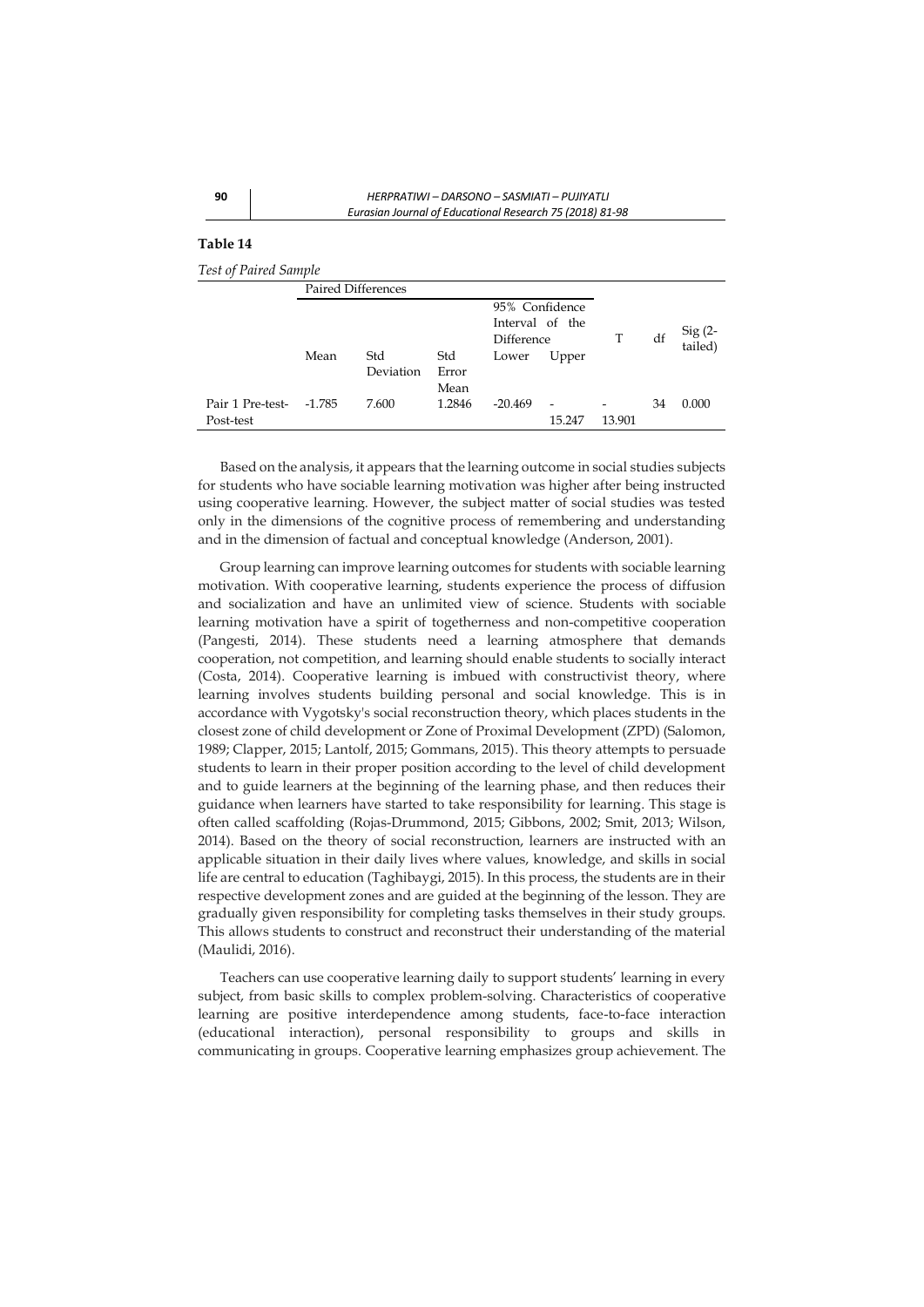purpose of cooperative learning is to give students the knowledge, concepts, abilities, and understanding they need. In cooperative learning, students are placed in small heterogeneous groups (4 to 5 students) to complete group tasks prepared by teachers and followed with individual assistance for students who need it.

Group heterogeneity includes gender, race, religion (if possible), skill levels (high, medium, low), and so on (Slavin, 2014). Cooperative learning enables students to work in teams and assume responsibility for managing, checking, helping each other in the face of problems, encouraging each other forward and getting scaffolding from teachers and friends (Sumaryati, 2013). The results prove that cooperative learning effectively increases students' motivation and performance, as stated by researchers such as Slavin (2014), Slavin (2015), and Hertz-Lazarowitz (2013).

According to Albers (2008), when students have an opportunity to interact with others, they succeed in interpreting solutions in learning. Experience in communicating can provide a potential source of knowledge about learning. Constructive interactions that include knowledge of the purpose and implementation guidance can build up an individual's thinking and generate new knowledge. New knowledge will be stored in long-term memory if the students are directly involved in the process of understanding and constructing their own concepts or knowledge. Students with sociable motivation will be able to apply the knowledge that has been obtained in new situations (Carin, 1993).

There is a need for a learning strategy that aims to assist students in linking theory to its implementation in everyday life so they have a mindset for understanding logic. Students should not just spend their time listening and completing tedious exercises. Exams should not only test understanding and measure students' ability to memorize facts without them knowing what they are being asked. Discussing, finding out, thinking critically, engaging in real work projects and problem-solving are important for the learning process (Johnson, 2002).

Six aspects shape student learning outcomes for sociable motivation: (1) pleasure and enjoyment of learning, (2) orientation to mastery the of material, (3) curiosity, (4) tenacity in doing the task, (5) high involvement in the task, and (6) orientation towards challenging, difficult and new tasks (Goleman, 2001). Table 8 shows that curiosity and tenacity in doing tasks are more dominant in influencing learning outcomes than the other four aspects.

The data also showed that the relationship between curiosity and tenacity in doing the task was higher than the relationships with or between the other aspects. This relationship between curiosity and tenacity to do the task affects students' learning outcomes in social studies. The learning outcomes of students in social studies who have sociable motivation are influenced by curiosity and tenacity to do the task and can be conditioned by teachers through cooperative learning (Muldayanti, 2013; Dadds, 2002; McKeachie, 1990; Ginsberg, 2012; de Oliveira, 2016). Curiosity is an attribute one can develop, in this case with cooperative learning. By learning with friends, one can increase one's curiosity and make it a daily habit to become more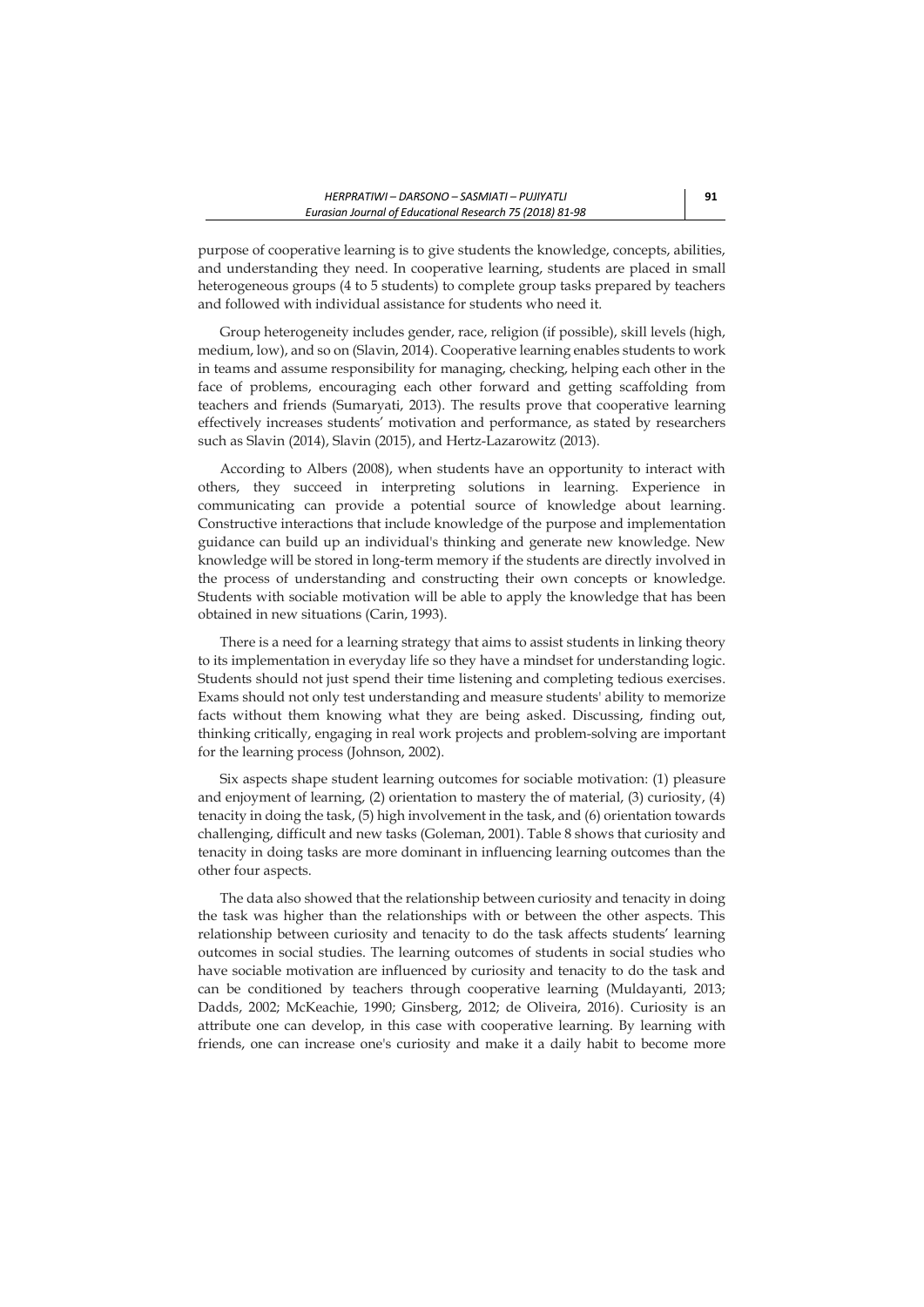intelligent and knowledgeable. A sense of curiosity can be used to find solutions to difficult tasks or situations.

The findings of this study support the results of Gillies (2004) and Gillies (2016), that cooperative learning will accelerate learning outcomes. Students who participate actively in class and learn with friends will more quickly understand what is learned. Students dialogue with each other and take a role-play it because learning is not individual (Chen, 2013). Students with sociable learning motivation require efficient learning, and cooperative learning can help students solve problems and examine study themes. Sociable children cannot compete with other children, because they need scaffolding from their peers. Learning assistance from peers can eliminate awkwardness; peer language is more easily understood. With peers, there is less reluctance and embarrassment in learning to obtain better results and ask for help. Interactions in peer groups do not exclude the possibility of students helping each other. Peers provide cognitive, affective and psychomotor thinking solutions in an atmosphere of cohesive learning activities, which result in innovative and productive learning changes in the form of improved problem-solving skills and learning achievement (Purnomo, 2013; Fauzi, 2013; Rahmawati, 2016).

Teachers' commitment to using cooperative learning contributes greatly to the achievement of student learning outcomes. Cooperative learning will encourage sociable students to work together to acquire ideas in solving problems or themes and collectively conveying solutions obtained. The learning outcomes for sociable students in non-cooperative learning environments (competitive learning) are less likely to be successful because the learning is on an individual basis (Johnson, 2002; Uhamista, 2016; Soebiyanto, 2016; Dudija, 2016; Pratiwi, 2015; Huda, 2016). A class with heterogeneous students must be taught by cooperative learning (Cohen, 2015).

### **Discussion and Conclusion**

Cooperative learning is an intervention for improving learning outcomes in the field of social studies for primary school students who have sociable learning motivation. Students who have sociable motivation are more suited to learning that prioritizes cooperation instead of competition.

Student learning outcomes are built on curiosity and tenacity in doing the task. Therefore, it is necessary to design and re-formulate the syntax of cooperative learning to recognize it as an important variable in improving learning outcomes. It is also necessary to develop further research, especially questionnaires used to measure students' standardized motivation, which contains a more comprehensive aspect of learning motivation.

This analysis was not able to determine whether student learning outcomes from cooperative learning change over time for students with sociable learning motivation. Also, this study was not able to determine how the six aspects of motivation are related to learning outcomes. The relationship between the six aspects described in this study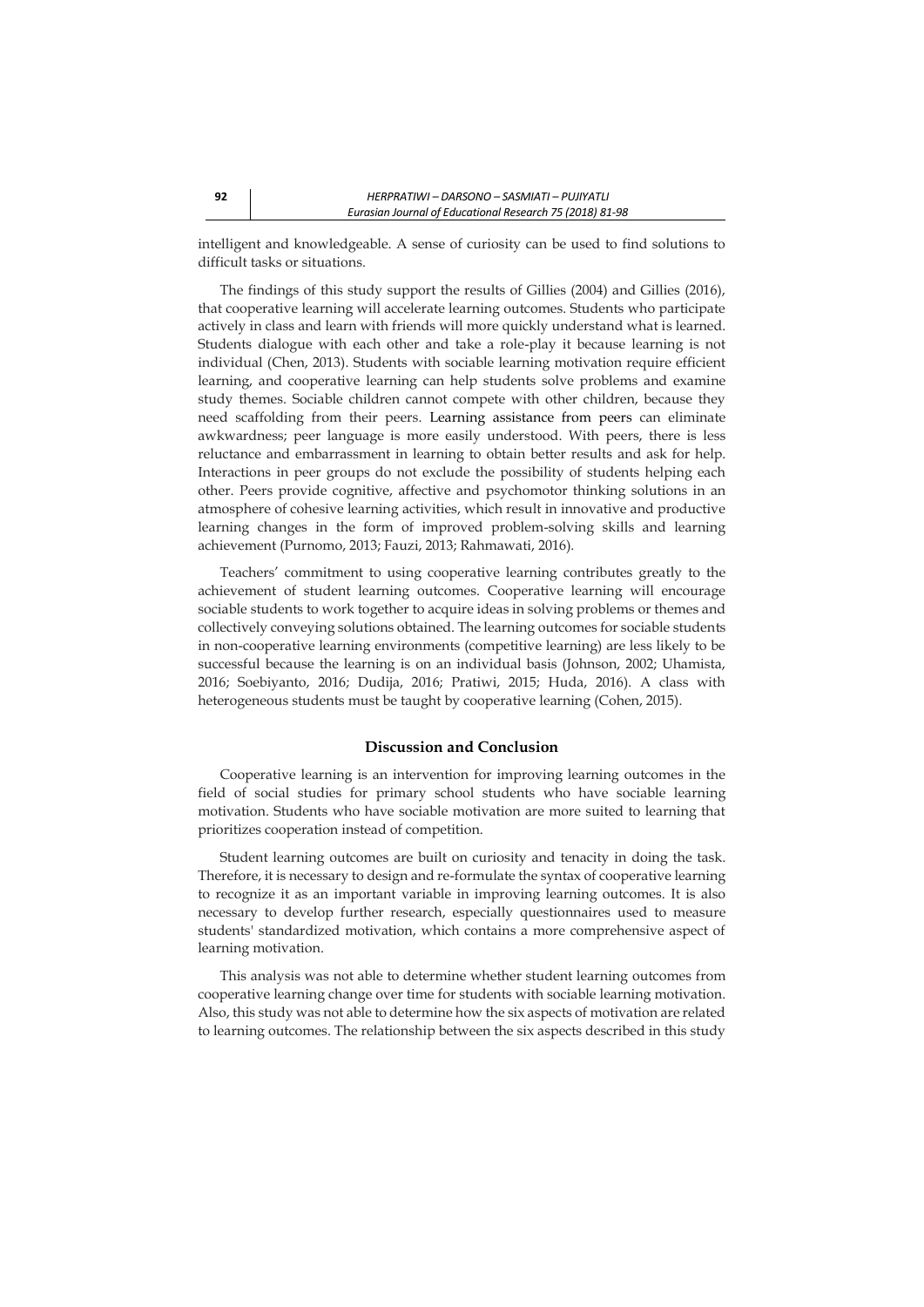is identified to recognize how aspects of learning motivation can produce significant learning outcomes.

The research results will provide a meaningful contribution for elementary school teachers providing social science learning to students who have sociable motivation. Until now, teachers have given equal treatment to all students regardless of the student's type of motivation. Thus, teachers should identify each student's type of motivation before engaging in the learning process. Doing so will help ensure effective learning because it is suited to the students' needs. It would be better if the school cooperates with certain parties, such as education researchers or government bodies who have instruments to measure students' motivation so teachers will have easy access when they require data about their students' motivation.

#### **Acknowledgment**

Thank you to the Department of Education, the principals, the teachers and primary school students in Bandar Lampung City for their participation in this research. We would also like to thank the Faculty of Teacher Training and Education, Universitas Lampung, for funding to conduct this research.

#### **References**

- Albers, C. (2008). Improving pedagogy through action learning and scholarship of teaching and learning. *Journal of International Teaching Sociology*, 79-86.
- Anderson, L.W., & Krathwohl, D.R.(2001). *Taxonomy learning, teaching, and assessing*. NY: Longman.
- Atak, M., Atik, I., & Ceylan, İ. (2016). A research on the effect of career and job getting perception on learning motivation and career development efforts. *International Journal of Educational Researchers*, *7*(1), 1-16.
- Ary, D.,. Jacobs, L.C., & Sorensen, C. (2010). *Introduction to research in education: Eight edition*. Canada: Nelson Education ltd.
- Baron, R.A., & Greenberg, J. (1998). *Behavior in organization: Understanding and managing the human side of work*. Allyn and Bacon, New York.
- Ball, A., Bowling, A., & Bird, W. (2016). A case study of learning, motivation, and performance strategies for teaching and coaching CDE teams. *Journal of Agricultural Education*, *57*(3), 115-128.
- Bonett, D.G., & Wright, T.A. (2015). Cronbach's alpha reliability: Interval estimation, hypothesis testing, and sample size planning. *Journal of Organizational Behavior*, *36*(1), 3-15.
- Brown, J. S., Collins, A., & Duguid, P. (1989). Situated cognition and the culture of learning. *Educational Researcher*, 18(1), 32-42.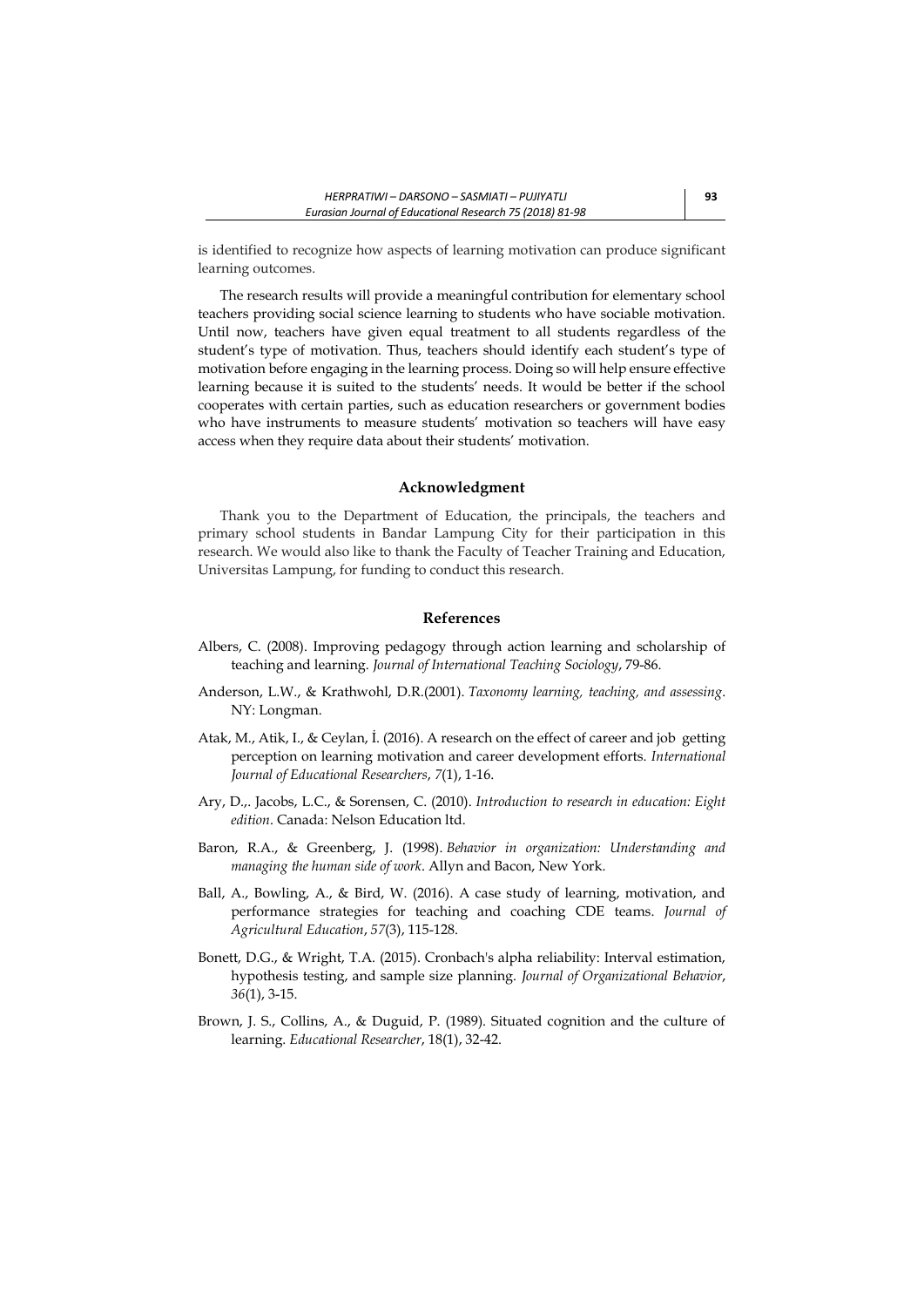- Carin, A.A. (1993). *Teaching science through discovery.* USA: Macmillan Publishing Company.
- Casey, A., & Goodyear, V. A. (2015). Can cooperative learning achieve the four learning outcomes of physical education? A review of literature. *Quest*, *67*(1), 56- 72.
- Chen, Y.L. (2013). A missing piece of the contemporary character education puzzle: The ındividualisation of moral character. *Studies in Philosophy and Education*, *32*(4), 345-360.
- Cheruvelil, K. S., Soranno, P. A., Weathers, K. C., Hanson, P. C., Goring, S. J., Filstrup, C. T., & Read, E. K. (2014). Creating and maintaining high‐performing collaborative research teams: the importance of diversity and interpersonal skills. *Frontiers in Ecology and the Environment*, *12*(1), 31-38.
- Clapper, T.C. (2015). Cooperative-based learning and the zone of proximal development. *Simulation & Gaming*, *46*(2), 148-158.
- Cohen, E.G., & Press, C. (2015). *Designing groupwork: Strategies for the heterogeneous classroom*. USA: Hawker Brownlow Education.
- Cook, D.T., & Campbell, D.T. (1979). *Quasi experimentation: Design & analysis for field settings.* Boston: Houghton Mifflin Company.
- Costa, R. (2014). Effective teaching methods ın the master's degree: learning strategies, teaching-learning processess, teacher training. *European Scientific Journal*, (1), 106- 120.
- Dadds, M. (2002). Taking curiosity seriously: The role of awe and wanda inresearchbased professionalism. *Educational Action Research*, *10*(1), 9-26.
- De Oliveira, M.L.B., Bezerra, I.M.P., Machado, M.D.F.A.S., Sorpreso, I.C.E., Raposo, F.A.G., Pinasco, G.C., & de Abreu, L.C. (2016). Health education: Curiosity as a parameter of the freirian model in primary care. *International Archives of Medicine*, *9*(1).
- Dudija, N. (2016). Cooperative vs competitive: Filosofi keseimbangan "yin-yang" dalam hubungan ınterdependency. *Buletin Psikologi*, *23*(2), 65-81.
- Fauzi, A. (2013). *Hubungan antara keharmonisan keluarga dan dukungan sosial teman sebaya dengan perilaku prososial remaja di sman 2 jombang.* (Doctoral Dissertation). UIN Sunan Ampel Surabaya.
- Fernandez-Rio, J., Sanz, N., Fernandez-Cando, J., & Santos, L. (2017). Impact of a sustained Cooperative Learning intervention on student motivation. *Physical Education and Sport Pedagogy*, *22*(1), 89-105.
- Gibbons, P. (2002). *Scaffolding language, scaffolding learning: Teaching second language learners in the mainstream classroom*. Portsmouth, NH: Heinemann.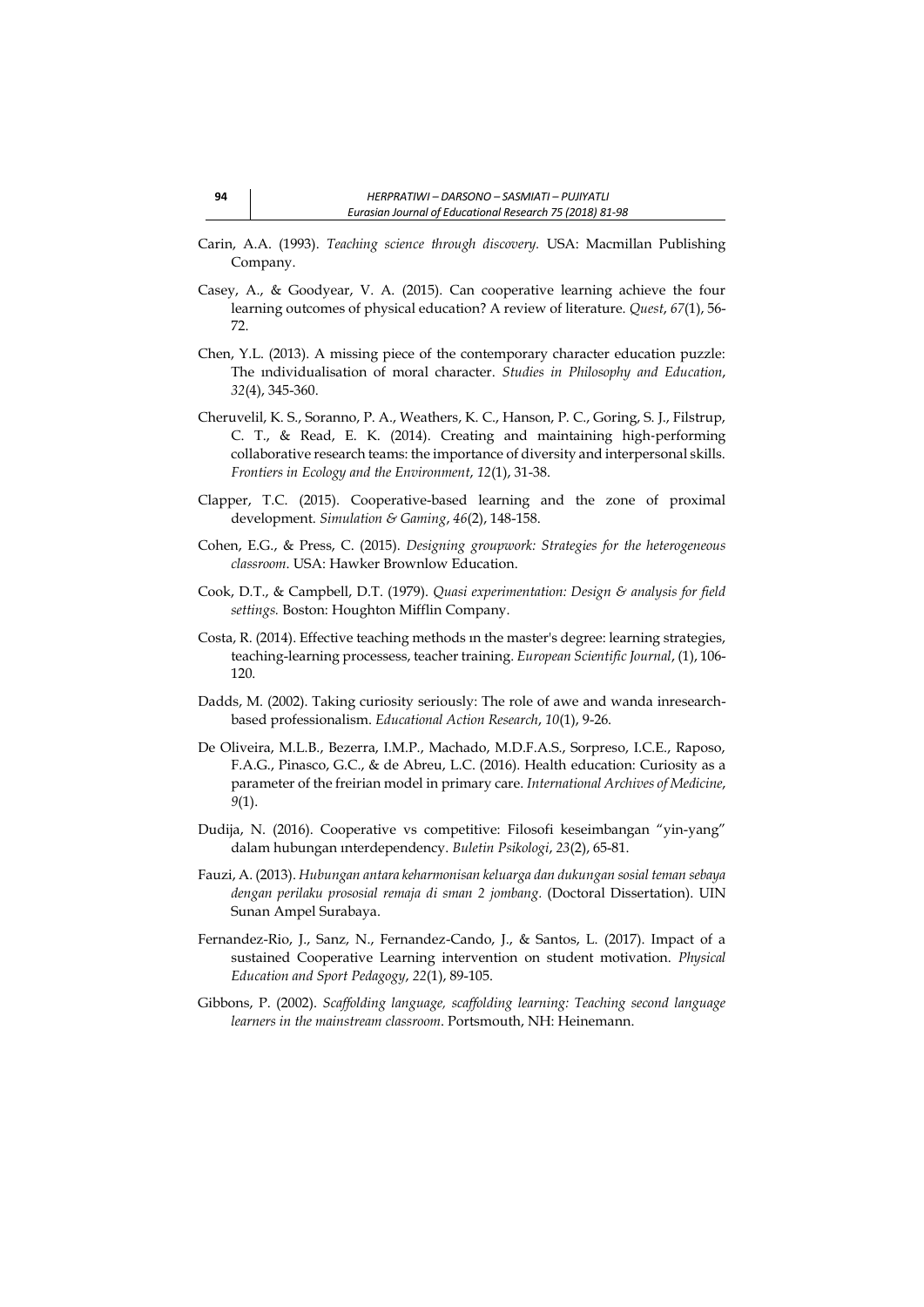- Gillies, R.M. (2016). Cooperative learning: Review of research and practice. *Australian Journal of Teacher Education*, *41*(3), 3.
- Ginsberg, A.E. (2012). *Embracing risk in urban education: Curiosity, creativity, and courage in the era of" no excuses" and relay race reform*. R&L Education.
- Goleman, D. (2001). Emotional intelligence: Issues in paradigm building. In C.Cherniss and D. Goleman (Ed.), *The emotionally ıntelligent workplace*. Jossey-Bass.
- Gommans, R., Segers, E., Burk, W.J., & Scholte, R.H. (2015). The role of perceived popularity on collaborative learning: A dyadic perspective. *Journal of Educational Psychology*, *107*(2), 599.
- Hertz-Lazarowitz, R., Kagan, S., Sharan, S., Slavin, R., & Webb, C. (Eds.). (2013). *Learning to cooperate, cooperating to learn*. Springer Science & Business Media.
- Huang, Y. M., Liao, Y. W., Huang, S. H., & Chen, H. C. (2014). A jigsaw-based cooperative learning approach to ımprove learning outcomes for mobile situated learning. *Journal of Educational Technology & Society*, *17*(1).
- Huda, N., & Buditjahjanto, I.G.P.A. (2016). Pengaruh model pembelajaran kooperatif tipe jigsaw dan model pengajaran langsung terhadap hasil belajar siswa pada mata pelajaran teknik elektronika dasar kelas x tei di smkn 1 jetis mojokerto. *Jurnal Mahasiswa Teknologi Pendidikan*, *5*(1).
- Hendarwati, E. (2016). Pengaruh pemanfaatan lingkungan sebagai sumber belajar melalui metode ınkuiri terhadap hasil belajar siswa SDN I sribit delanggu pada pelajaran IPS. *Pedagogia*, *2*(1), 59-70.
- Isaac, S., & Michael, W.B. (1981). *Handbook in research and evaluation for education sciences (2nd ed.).* San Diego 92107: EdITS Publishers.
- Järvelä, S., Kirschner, P. A., Panadero, E., Malmberg, J., Phielix, C., Jaspers, J., ... & Järvenoja, H. (2015). Enhancing socially shared regulation in collaborative learning groups: designing for CSCL regulation tools. *Educational Technology Research and Development*, *63*(1), 125-142.
- Johnson, D., & Johnson, R. (2002). Learning together and alone: Overview and meta analysis. *Asia Pacific Journal of Education, 22*, 95-105.
- Johnson, D.W., Johnson, R.T., Stanne, M., & Garibaldi, A. (1990).The impact of leader and member group processing on achievement in cooperative groups. *Journal of Social Psychology, 130*, 507-516.
- Johnson, D. W., & Johnson, R. T. (1994). *Learning together and alone: Cooperative, competitive, and individualistic learning*. Boston: Allyn and Bacon.
- Jo, J., Park, J., Ji, H., Yang, Y., & Lim, H. (2016). A study on factor analysis to support knowledge based decisions for a smart class. *Information Technology and Management*, *17*(1), 43-56.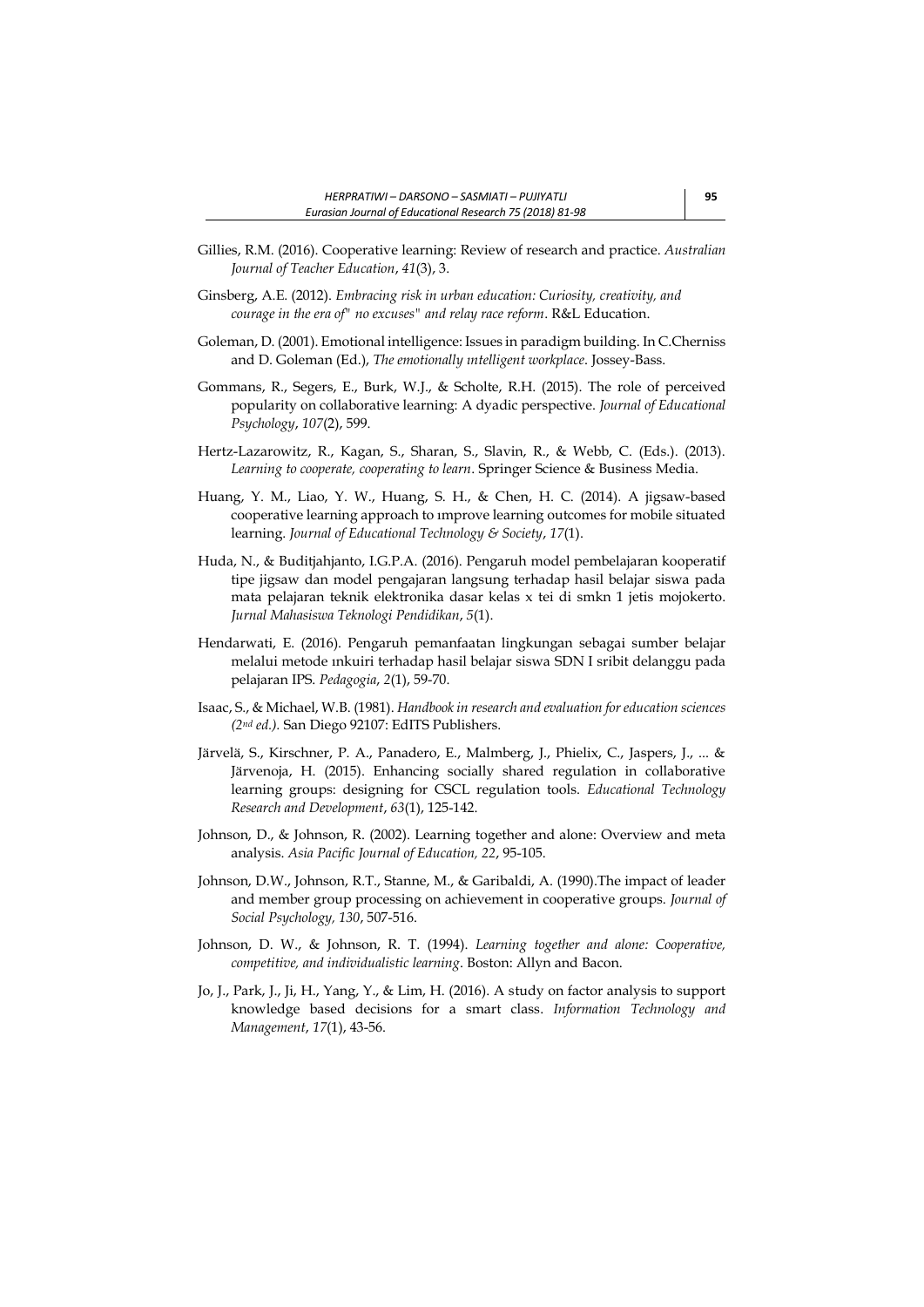- Lantolf, J.P., Thorne, S.L., & Poehner, M.E. (2015). Sociocultural theory and second language development. *Theories in Second Language Acquisition: An Introduction*, 207-226.
- Leasa, M., & Corebima, A. D. (2017, January). The effect of numbered heads together (NHT) cooperative learning model on the cognitive achievement of students with different academic ability. In *Journal of Physics: Conference Series* (Vol. 795, No. 1, p. 012071). IOP Publishing.
- Liu, Y., & Gao, Y. (2011). *Cooperative learning strategy*. Beijing Normal University Press.
- Maier, U., Wolf, N., & Randler, C. (2016). Effects of a computer-assisted formative assessment intervention based on multiple-tier diagnostic items and different feedback types. *Computers & Education*, *95*, 85-98.
- Maulidi, A.Y., Hamid, A., & Leny, L. (2016). Komparasi hasil belajar kognitif siswa antara penggunaan lks berbasis learning cycle 3 fase dan non lks pada materi reaksi redoks kelas x sma negeri 10 banjarmasin. *Quantum*, *5*(2).
- McKeachie, W.J. (1990). Research on college teaching: The historical background. *Journal of Educational Psychology*, *82*(2), 189.
- Muldayanti, N.D. (2013). Pembelajaran biologi model STAD dan TGT ditinjau dari keingintahuan dan minat belajar siswa. *Jurnal Pendidikan IPA Indonesia (Indonesian Journal of Science Education)*, *2*(1).
- Nashar. (2004). *Peranan motivasi dan kemampuan awal dalam kegiatan pembelajaran*. Jakarta: Delia Press.
- Nurjanah, S.I., & Ragil, W.A. (2012). Model kooperatif tipe TGT untuk meningkatkan pemahaman konsep koperasi pada mata pelajaran IPS. *Didaktika Dwija Indria*, *2*(2).
- Pangesti, A. (2014). *Pengaruh motivasi terhadap prestasi belajar pada siswa mts bahrul ulum kecamatan ukui kabupaten pelalawan.* (Doctoral Dissertation). Universitas Islam Negeri Sultan Sarif Kasim Riau.
- Pratiwi, Y., Mulyani, S., & Ashadi, A. (2015). Upaya peningkatan prestasi belajar dan ınteraksi sosial siswa dengan menggunakan metode pembelajaran Teams Games Tournament (TGT) dilengkapi media peta konsep pada materi kelarutan dan hasil kali kelarutan siswa kelas Xi IPA SMA Batik 1 surakarta. *Jurnal Pendidikan Kimia*, *4*(1), 182-188.
- Purnomo, K.I., Murti,B., & Suriyasa, P. (2013). Perbandingan pengaruh metode pendidikan sebaya dan metode ceramah terhadap pengetahuan dan sikap pengendalian hiv/aids pada mahasiswa fakultas olahraga dan kesehatan universitas pendidikan ganesha. *Jurnal Magister Kedokteran Keluarga*, *1*(1), 49-56.
- Rahmawati, E.D. (2016). Pengaruh pergaulan teman sebaya dan konsep diri terhadap kecerdasan emosional siswa kelas V SD Negeri Se-Gugus III kecamatan tegalrejo yogyakarta tahun ajaran 2014/2015. *Basic Education*, *4*(14).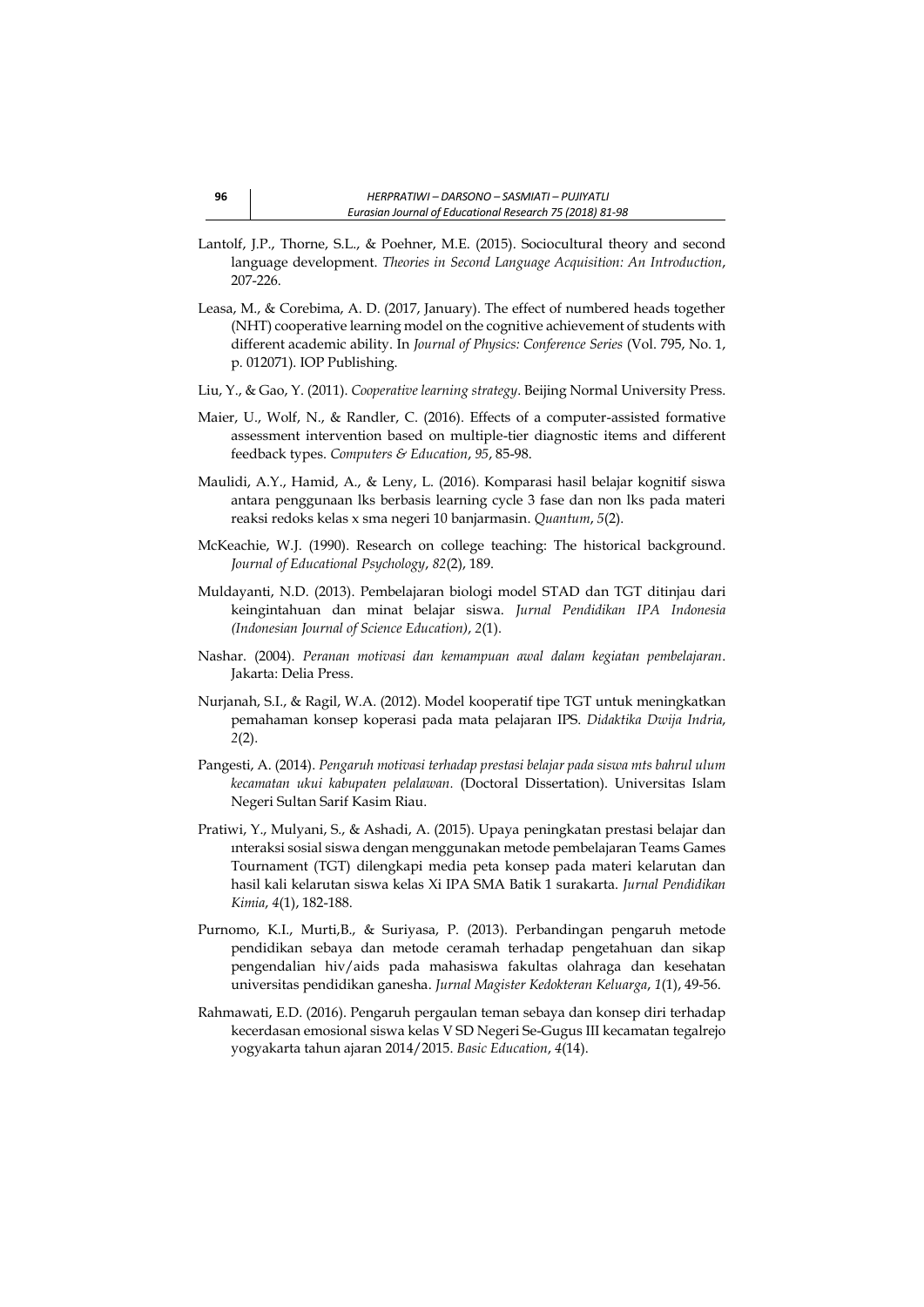- Rainsch, S. (2004). *Dynamic strategic analysis: Demistyfying simple succes strategies.* Wiesbaden: Deutcscher Universitasts-verlag.
- Reigeluth, C., Myers, R., & Lee, D. (2016). The learner-centered paradigm of education. *Instructional-Design Theories and Models, Volume IV: The Learner-Centered Paradigm of Education*, 5.
- Robbins, S.P. (1996). *Organizational behaviour*. New York: Prentice Hall.
- Roscoe, J.T. (1975). *Fundamental research statistic for the behavior sciences. (2nd,ed), Holt.* New York: Rinehart and Winston.
- Salomon, G., Globerson, T., & Guterman, E. (1989). The computer as a zone of proximal development: Internalizing reading-related metacognitions from a Reading Partner. *Journal of Educational Psychology*, *81*(4), 620.
- Soebiyanto, S., Masykuri, M., & Ashadi, A. (2016). Pembelajaran kimia menggunakan model Student Teams Achievement Division (STAD) dan Team Games Tournament (TGT) ditinjau dari kemampuan awal dan gaya belajar. *Jurnal Kimia dan Pendidikan Kimia*, *1*(1), 52-66.
- Shadish, W.R. (1995) *Philosophy of Science an the Quantitatve-Qualitative Debates: Thirteen common errors. Evaluation and Program Planning*, *18*(1), 63-75.
- Shadish, W.R., Cook, T.D., & Campbell, D.T. (2002). *Experimental and quasi-experimental design for generalized causal ınference*. Houghton Mifflin Company: Boston.
- Slavin, R. E. (1996). Research on cooperative learning and achievement: what we know, what we need to know. *Contemporary Educational Psychology, 21*(1), 43-69.
- Slavin, R. (2014). Cooperative learning and academic achievement: Why does groupwork work? *Anales De Psicologia, 30*, 785-791.
- Slavin, R.E. (2015). Cooperative learning in elementary schools. *Education 3-13*, *43*(1), 5-14.
- Smith, J., van Eerde, H., & Bakker, A. (2013). A conceptualisation of whole‐class scaffolding. *British Educational Research Journal*, *39*(5), 817-834.
- Sumaryati, E. (2013). Pendekatan ınduktif-deduktif disertai strategi think-pair-squareshare untuk meningkatkan kemampuan pemahaman dan berpikir kritis serta disposisi matematis siswa SMA. *Infinity Journal*, *2*(1), 26-42.
- Taghibaygi, M., Rafe, M., & Moosavi, S.A. (2015). Analysis students' motivation in vocational schools and agricultural training centers in kermanshah province toward studying the field of agriculture. *International Journal of Advanced Biological and Biomedical Research*, *3*(1), 105-114.
- Uhamista, U. (2016). Pengaruh pendekatan belajar kooperatif dan belajar kompetitif serta kemampuan motorik terhadap pengembangan self esteem melalui kegiatan olahraga permainan pada siswa sekolah dasar. *Journal of Physical Education and Sport*, *1*(2), 34-44.